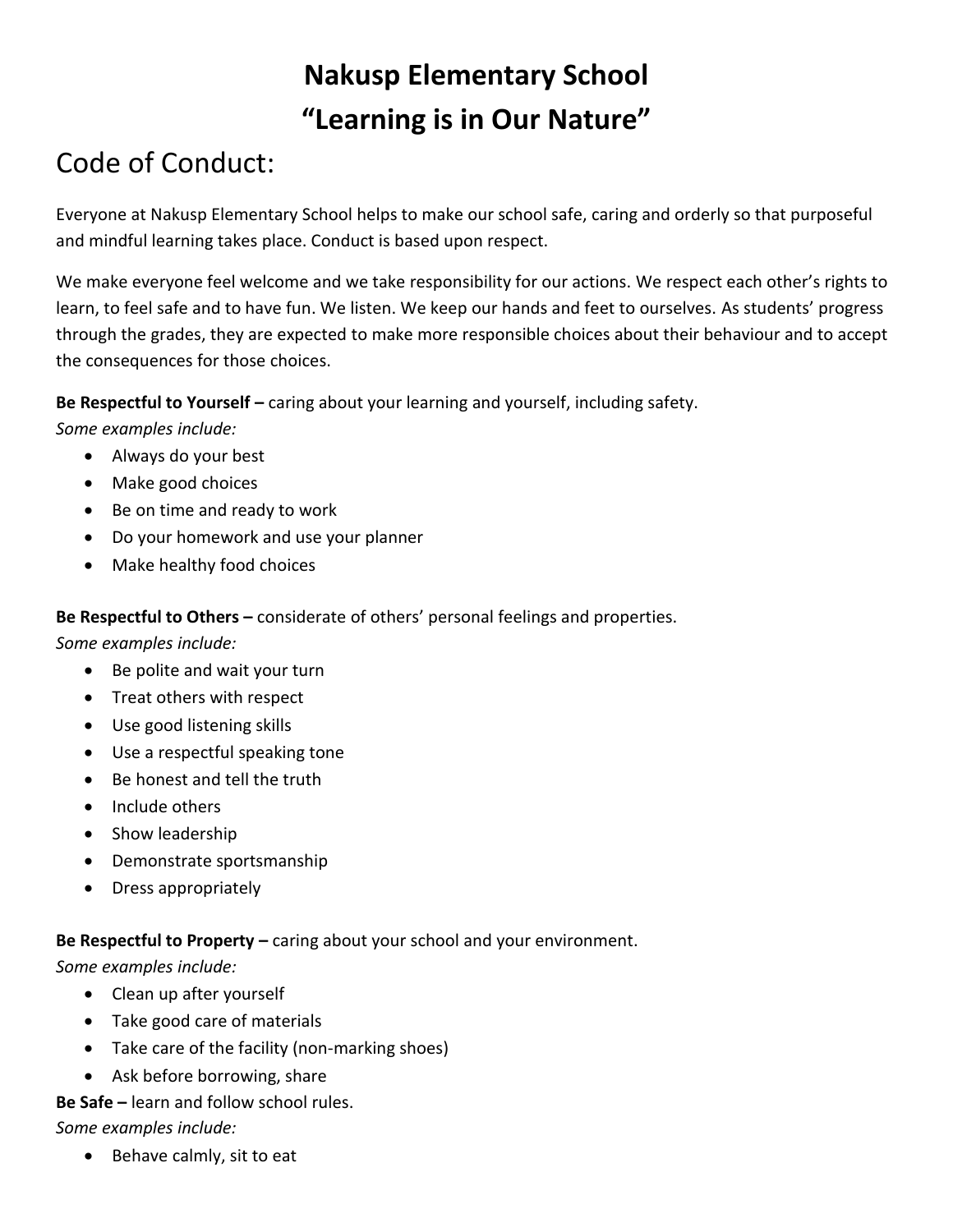- Stay in designated, supervised areas
- Report dangerous situations to staff
- Obtain necessary permission to leave school grounds

Our Code of Conduct is designed to provide guidelines for appropriate student behaviour while under the jurisdiction of the school or at any school-sponsored function.

## **Inappropriate Behaviour**

#### **Inappropriate behaviour can consist of, but is not limited to:**

- Rudeness, swearing
- Lack of respect for others, teasing
- Running in the halls
- Unauthorized leaving of school grounds
- Littering
- Play fighting
- Inappropriate clothing (must cover the torso)
- **\* Fighting**
- **\* Throwing projectiles**
- **\* Defiance, insolence**
- **\* Swearing**
- **\* Retaliation**

(\*major behaviours)

### **Consequences**

Consequences will be consistent, fair, logical and restorative. The staff at NES will utilize a combination of classroom level conferencing, problem-solving, education, logical consequences, loss of privileges and restitution to deal with unacceptable and disrespectful behaviour. Behaviour management plans may need to be created by a staff team. Parents/guardians will be informed when necessary. Serious infractions such as violence, defiance and verbal abuse will include suspensions.

All consequences will adhere to School Board Policy and must be restorative so that students take responsibility for their behaviour and learning conditions are impacted as little as possible.

### **Inappropriate behaviour typically has the following consequences:**

- Review of expectations and a timeout
- Review of expectations, written assignment and/or loss of privileges
- Parents are informed (major behaviours and repeated offences)
- Meeting with parents
- Short-term (in school or at home) suspension up to 5 days
- Long-term suspension (over 5 days)- will be referred to district discipline committee
- Consultation with police and/or fire department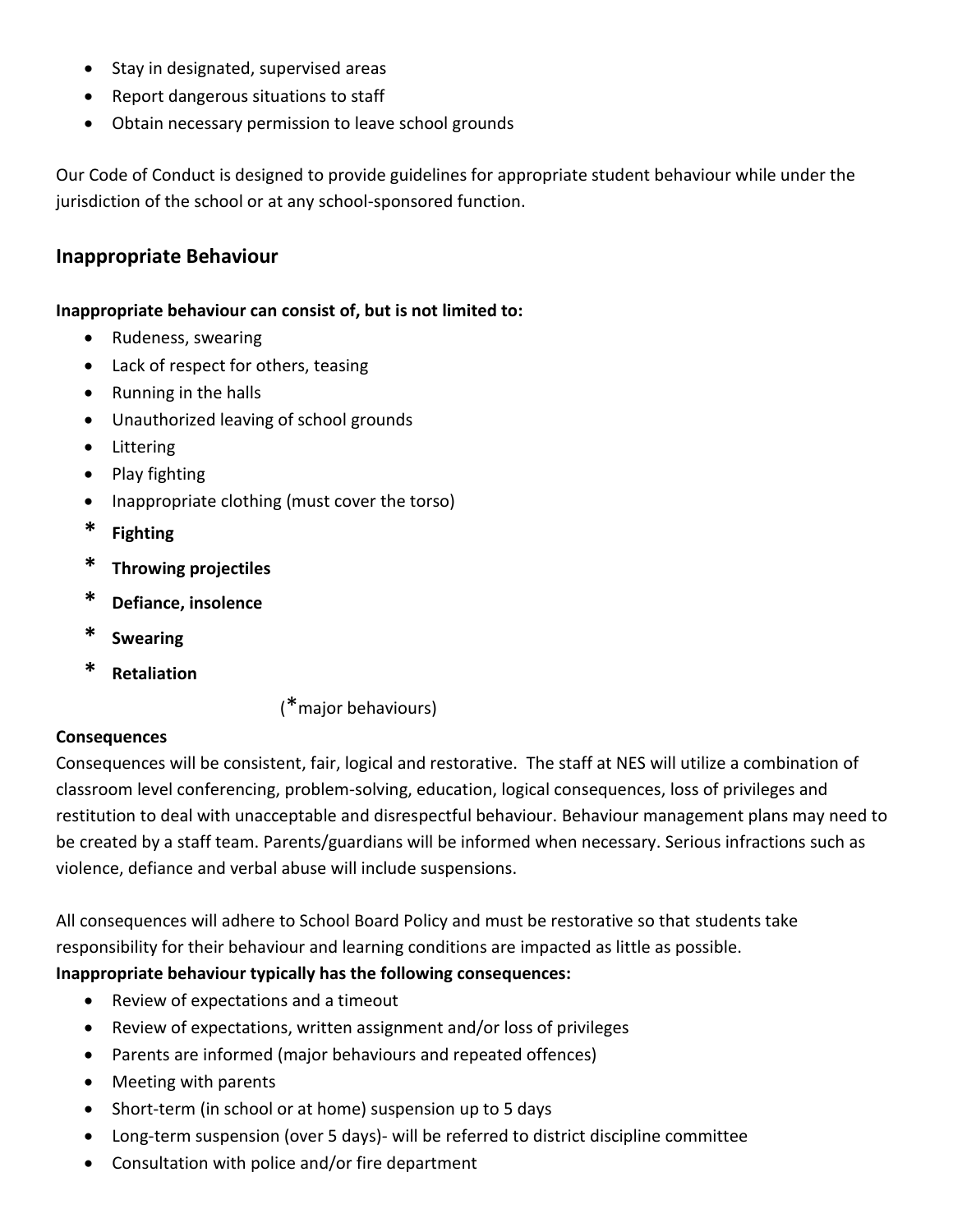## **Safe & Caring School Environments:**

## **Are Free from Acts of:**

- Body contact
- Bullying, cyber-bullying, harassment and marginalization
- Threat and intimidation
- Violence in any form
- Abuse in any form
- Discrimination in any form including race, colour, ancestry, place of origin, religion, marital status, family status, physical or mental disability, sex, sexual orientation, gender identity, or age.
- Retribution against a person who has reported incidents.

## **Or Misuse of:**

 Cyberspace/Cell Phones/Electronic Device/Computers – students are to be aware that they may be subject to discipline (or, if applicable, confiscation of personal property) for misuse of technology if it negatively impacts on the school environment.

## **Do Not Tolerate the Presence of:**

- Theft and vandalism
- Intoxicating or banned substances
- Weapons or replica (toy) weapons and explosives
- Intruders or trespassers All new visitors to the school must first report to the office.

### **Notification:**

As circumstances warrant, administrators have a responsibility to advise other parties following a behaviour incident:

- Parent of student exhibiting major behaviours (in every instance)
- Parent of student on the receiving end (in every instance)
- Superintendent, Safe Schools team member and/or other District Staff
- Ministerial agencies and/or School Liaison Officer (Police)

The Nakusp Elementary School Code of conduct has been structured to align with and adhere to the standards outlined in:

The School Act 85(1.1) 168(2) (s.1) Provincial Standards ministerial Order 276/07, effective October 17, 2007 B.C. Human Rights code, (SD 36 Policy No. 10900 and Regulation No. 10900.1)

B.C. Ministry of Education: Safe, Caring and Orderly Schools A Guide (Nov.2008) and Developing and Reviewing Codes of Conduct: A Companion (Aug. 2007), both found at http://www.bced.gov.bc/sco/